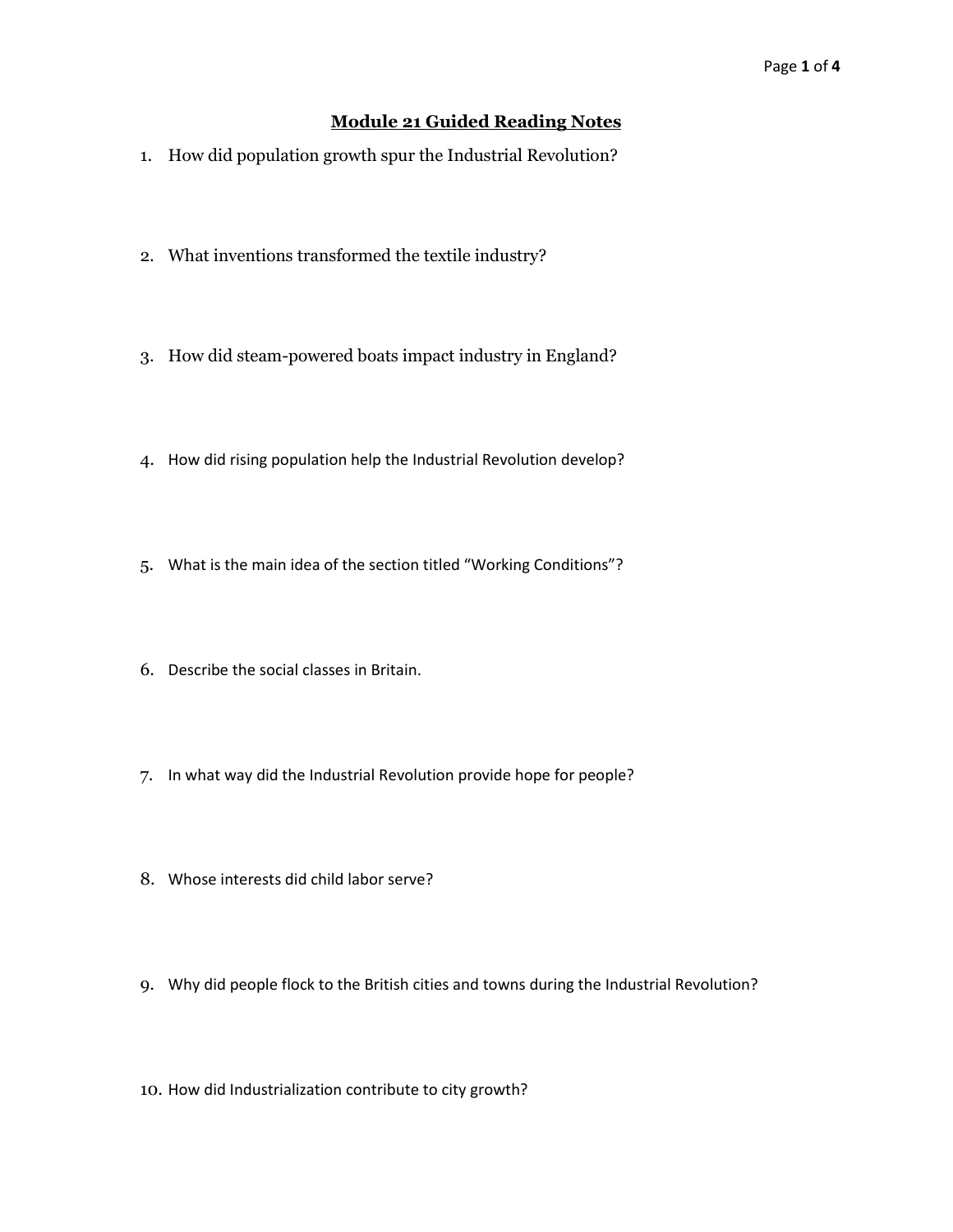- 11. How were class tensions affected by the Industrial Revolution?
- 12. How was economic interdependence impacted by advance in transportation?
- 13. What factors slowed industrialization in Germany?
- 14. What early industries mechanized in the United States?
- 15. How did the Industrial Revolution shift the world balance of power?
- 16. What did Malthus and Ricardo say about the effects of population growth?
- 17. How did Mill want to change the economic system?
- 18. What were the ideas of Marx and Engels concerning relations between the owners and the working class?
- 19. What were some of the important reform bills passed in Britain during this period?
- 20. Why might women abolitionists have headed the movement for women's rights?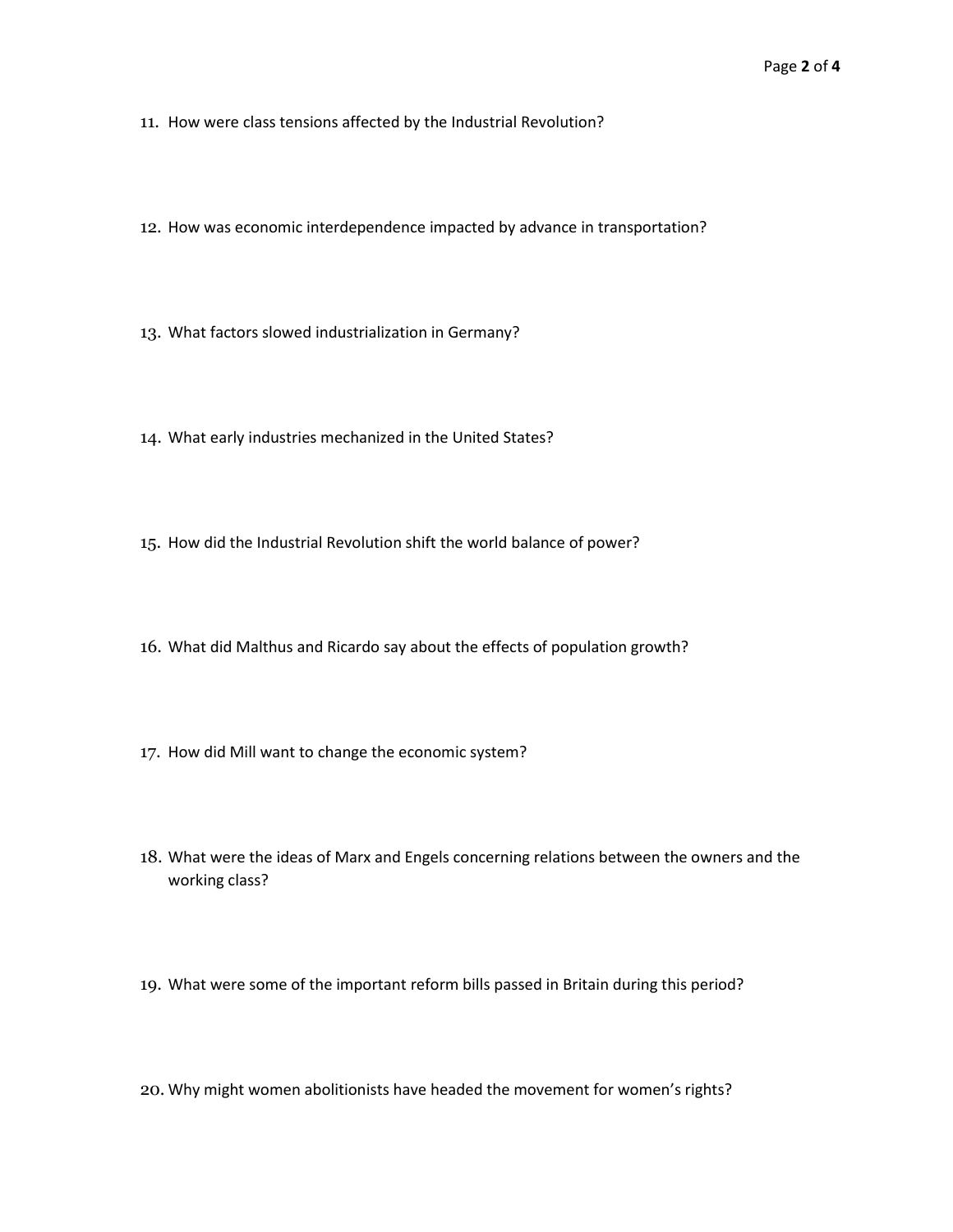- 21. What were Adam Smith's three natural laws of economics?
- 22. Why did workers join together in unions?
- 23. What were the main problems faced by unions during the 1800's and how did they overcome them?
- 24. Why did the labor reform movement spread to other areas of life?
- 25. What were the four natural resources need for British Industrialization?
- 26. How did the enclosure movement change agriculture in England?
- 27. What were two important inventions created during the Industrial Revolution? Describe their impact.
- 28. What were the living conditions like in Britain during industrialization?
- 29. How did the new middle class transform social structure of Britain during industrialization?